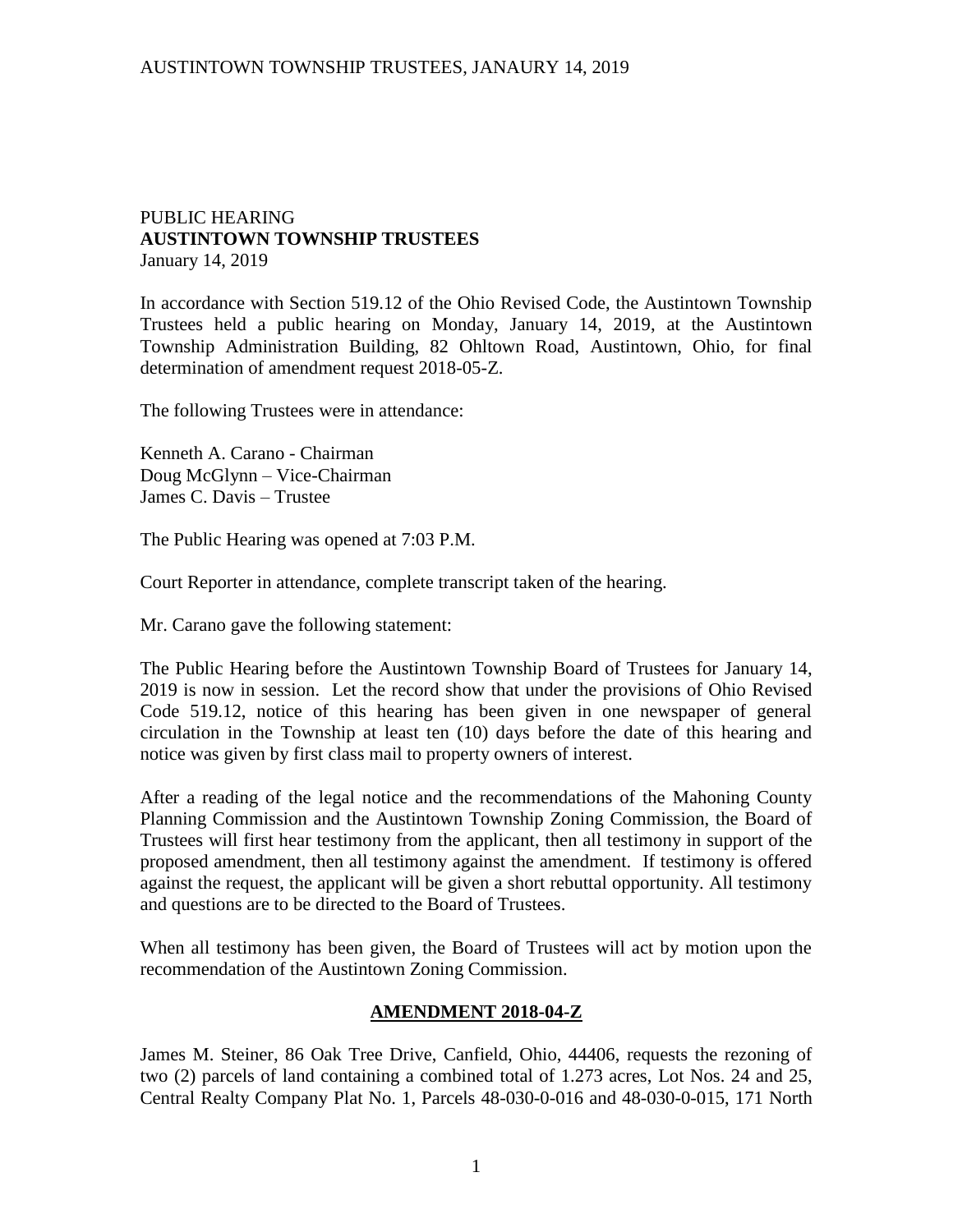## AUSTINTOWN TOWNSHIP TRUSTEES, JANAURY 14, 2019

Canfield-Niles Road and West Rockwell Road, Austintown Township, from Residential R-1 Districts to Business B-1 Districts with the easterly ten feet of Lot No. 24 to remain a Residential R-1 District. 171 North Canfield-Niles Road is rectangular in shape, having a frontage of 217.40 feet on North Canfield-Niles Road and a depth of 228.20 feet at the northerly property line, is located at the northeast corner of the West Rockwell Road-North Canfield-Niles Road intersection; and is zoned as a Residential R-1 District. Lot No. 24 is rectangular in shape, has a frontage of 100 feet and a depth of 200 feet, is located on the north side of the West Rockwell Road right-of-way, approximately 143.40 feet east of the West Rockwell Road-North Canfield-Niles Road intersection; and is zoned as a Residential R-1 District within Austintown Township, Mahoning County, State of Ohio.

Zoning Inspector Crivelli referenced the minutes of the November 29, 2018 Zoning Commission public hearing. Also referenced was Exhibit  $A'' - a$  map of the area submitted to the AZC by the applicant, the applicant's letter of request dated November 6, 2018, four plat maps highlighting the subject parcels, two tax duplicates for the subject parcels, the sign-in sheet for the AZC hearing, the case mailing list, and five plat maps prepared by the zoning office.

Zoning Inspector Crivelli read the following recommendation into the case record: **MAHONING COUNTY PLANNING COMMISSION:** Recommended **APPROVAL** of the request per the agenda at their meeting held on November 27, 2018.

**2018-05-Z-Steiner:** Motion by Mr. Marstellar to **ACCEPT** the recommendation of the Mahoning County Planning Commission and recommend **APPROVAL** of the request to **Business B-1 Districts**.

Seconded by Mrs. Sovik.

Roll call vote: Mr. Cole – Yes; Mrs. Sovik – Yes; Mr. Swogger – Yes; Mr. Marstellar – Yes; and Mr. Latone – Yes.

An email in opposition to the request was read into the case record from Ken and Jody Lewis, abutting property owners.

James M. Steiner, 86 Oak Tree Drive, Canfield, Ohio, 44406, stated he cannot sell the property and residential is not suitable at the location. Commercial realtors do not want to list the property unless the zoning is changed. He will provide a tree buffer in the back. He plans to raze the house this summer. He also hopes to sell the property and not have to worry about it.

Mr. McGlynn inquired about access and the buffer. Mr. Steiner stated there was a drive onto State Route 46. Zoning Inspector Crivelli advised a potential curb cut to Route 46 falls under the jurisdiction of ODOT for approval for a new project.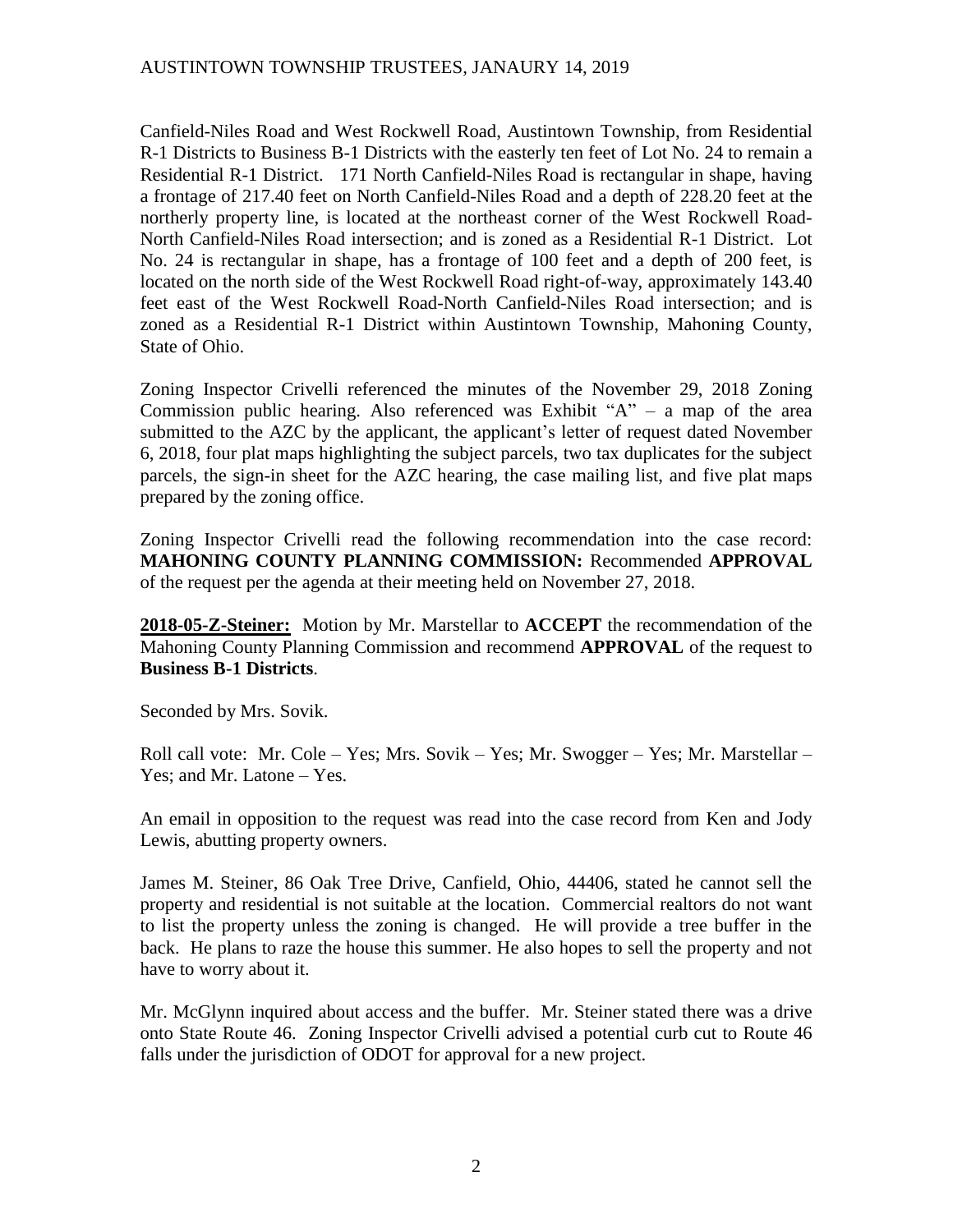## AUSTINTOWN TOWNSHIP TRUSTEES, JANAURY 14, 2019

Mr. Steiner stated the church spoke at the last hearing and had no objections and their only concern was the location of the sewer tap-in.

Zoning Inspector Crivelli asked for a specific date the house would be razed. Mr. Steiner stated the Fall. He secured a demo permit and stated the house will be razed befor the permit expires. Zoning Inspector Crivelli asked if the house would be razed by October 31, 2019. Mr. Steiner stated it would be razed unless it was improved 100% or razed 100% and graded. He assured it will not stay the same.

No one else in attendance to speak in favor of the request.

No one in attendance to speak against the request.

There was discussion of the size of the property and the dwelling. Mr. Steiner stated the stairway leading to the second floor is only 30 inches wide. He stated the house could be revamped into a nice law office.

**2018-05-Z-Steiner:** Mr. McGlynn made a motion to accept the recommendation of the Austintown Township Zoning Commission and **approv**e the amendment to Business B-1 Districts with the easterly 10 feet to remain as a Residential R-1 District and serve as a buffer and with the stipulation the building is to be razed by October 31, 2019 unless rehabbed by a new owner.

Seconded by Mr. Davis.

Roll Call Vote: Mr. McGlynn – Yes; Mr. Davis – Yes; and Mr. Carano – Yes.

Motion by Mr. McGlynn to adjourn the public hearing.

Seconded by Mr. Davis.

Roll Call Vote: Mr. McGlynn – Yes; Mr. Davis – Yes; and Mr. Carano – Yes.

Zoning Inspector Crivelli advised Mr. Steiner he will receive a letter of confirmation and the rezoning will become effective in 30 days.

There being nothing further to come before the Trustees, the public hearing was adjourned at 7:15 P.M.

AUSTINTOWN TOWNSHIP TRUSTEES

Darren L. Crivelli, Zoning Inspector